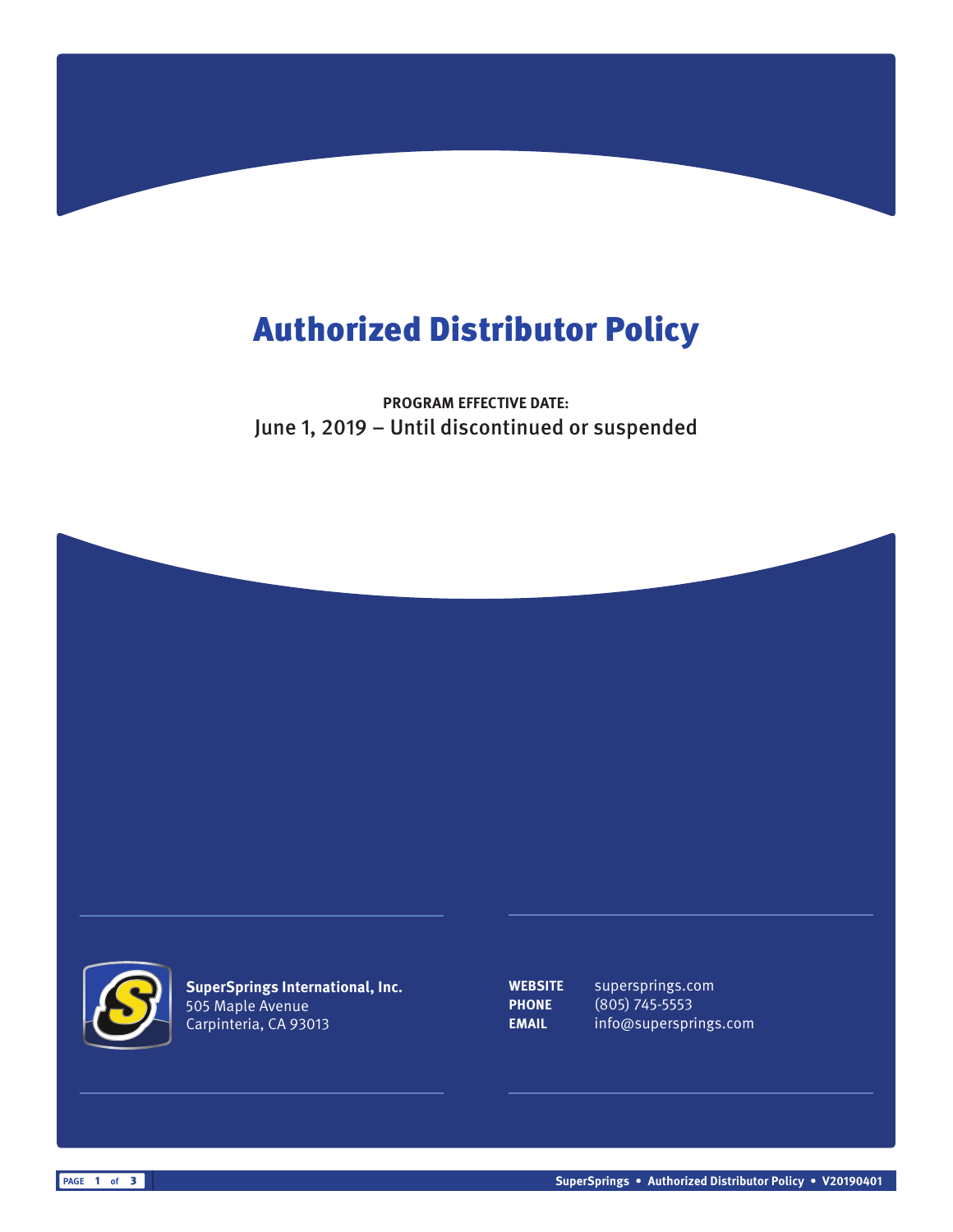This SuperSprings International Inc. Authorized Distributor Policy ("Distributor Policy") is issued by SuperSprings International Inc. ("SuperSprings") and applies to distributors of SuperSprings products ("Product(s)") in the United States of America. This Distributor Policy supplements any thencurrent wholesaler or distribution agreement between you and SuperSprings. By purchasing Products from SuperSprings for distribution to Authorized Resellers (as hereinafter defined), you ("Distributor," "you" or "your") agree to adhere to the following terms and conditions. Until such status is otherwise revoked by SuperSprings in its sole and absolute discretion, Distributor shall be considered an "Authorized Distributor" hereunder.

- 1. **Authorized Customers.** Distributor is authorized to sell Products purchased from SuperSprings to Authorized Resellers. Distributor shall not sell Products to End Users without the prior written consent of SuperSprings.
	- (a) An "Authorized Reseller" is an individual or business entity that:
		- (i) purchases Products from SuperSprings or an Authorized Distributor and resells the Products as part of a commercial enterprise;
		- (ii) has received and agrees to adhere to the SuperSprings International Inc. Authorized Reseller Policy; and
		- (iii)has not had its Authorized Reseller status revoked by SuperSprings.
	- (b) An "End User" is any purchaser of the Products who is the ultimate consumer of the Products and who does not intend to resell the Products to any third-party.
	- ( c) If any customer or prospective customer of Distributor is not yet an Authorized Reseller, Distributor shall immediately provide the SuperSprings International Inc. Authorized Reseller Policy to such customer/prospective customer. If such customer/prospective customer accepts the terms in the SuperSprings International Inc. Authorized Reseller Policy, Distributor may thereafter sell Products to such customer, which shall thereafter be an Authorized Reseller unless and until SuperSprings revokes such status. Authorized Resellers are determined by SuperSprings in its sole discretion.
	- (d) Distributor shall distribute policies, updates to policies, product information, educational materials, and other information to its Authorized Reseller customers as requested by SuperSprings from time to time.
	- (e) Distributor shall cease or suspend sales to any customer promptly upon request of SuperSprings.
	- (f) Distributor shall not sell, ship, invoice, or promote Products outside the United States of America or to anyone Distributor knows or has reason to know intends to ship the Products outside the United States of America without the prior written consent of SuperSprings.
	- (g) Distributor shall not sell Products to any entity that operates a third-party marketplace website, including, but not limited to Amazon.com, Groupon.com, or Jet.com.
- 2. **Online Sales. Distributor shall not market or offer for sale Products on or through any Publicly Accessible Website**  without the prior written consent of SuperSprings. A "Publicly Accessible Website" is a website, online marketplace, mobile

application, or other online forum that advertises Products or offers Products for sale and displays Product pricing information in a location that can be viewed by a prospective customer without creating an account and logging in. **All third-party marketplace websites, including, but not limited to, Amazon, eBay, Jet, Walmart Marketplace, or Sears Marketplace, are Publicly Accessible Websites. Sales on these websites are prohibited without the prior written consent of SuperSprings.** A website operated by Distributor to facilitate orders from Authorized Resellers that requires the Authorized Reseller to obtain an account and log in to view Product listings and pricing information is not considered a Publicly Accessible Website.

The terms of this Distributor Policy supersede any prior agreement between SuperSprings and Distributor regarding the sale of Products on Publicly Accessible Websites. Any authorization previously granted to Distributor by SuperSprings to sell the Products on a Publicly Accessible Website is hereby revoked.

3. **Sales Practices.** Distributor shall conduct its business in a reasonable and ethical manner at all times, and shall not engage in any deceptive, misleading or unethical practices or advertising at any time. Distributor shall not make any warranties or representations concerning the Products except as expressly authorized by SuperSprings. Distributor shall comply with any and all applicable laws, rules, regulations, and policies related to the advertising, sale, and marketing of the Products. Distributor shall represent the Products in a professional manner and refrain from any conduct that is or could be detrimental to the reputation of SuperSprings.

## 4. **Product Care, Customer Service, and Other Quality Controls.**

- (a) Distributor shall comply with all instructions provided by SuperSprings regarding the storage, handling, shipping, inspection, disposal, or other aspect of the Products, including instructions provided on Product labels or set forth in the SuperSprings International Inc. Product Quality Guidelines attached hereto as Exhibit A, as may be amended by SuperSprings from time to time.
- (b) Distributor shall sell Products in their original packaging. Relabeling, repackaging (including the separation of bundled Products or the bundling of Products), and other alterations to Products or their packaging are not permitted. Distributor shall not remove, translate, or modify the contents of any label or literature on or accompanying the Products. Distributor shall not tamper with, deface, or otherwise alter any serial number, UPC code, or other identifying information on Products or their packaging. Distributor shall not alter Products.
- ( c) Distributor shall not represent or advertise any Product as "new" that has been returned open or repackaged.
- (d) Promptly upon receipt of the Products, Distributor shall visually inspect the Products in their original packaging for damage, defect, broken seals, evidence of tampering, or other nonconformance (a "Defect"). If any Defect is identified, Distributor must not offer the Product for sale and must promptly report the Defect to SuperSprings at warranty@supersprings.com.
- (e) Distributor shall be familiar with the special features of all Products marketed for sale and must obtain sufficient Product knowledge to advise customers on the selection, installation, and safe use of the Products, as well as any applicable warranty, guarantee, or return policy. Distributor must be available to respond to customer questions and